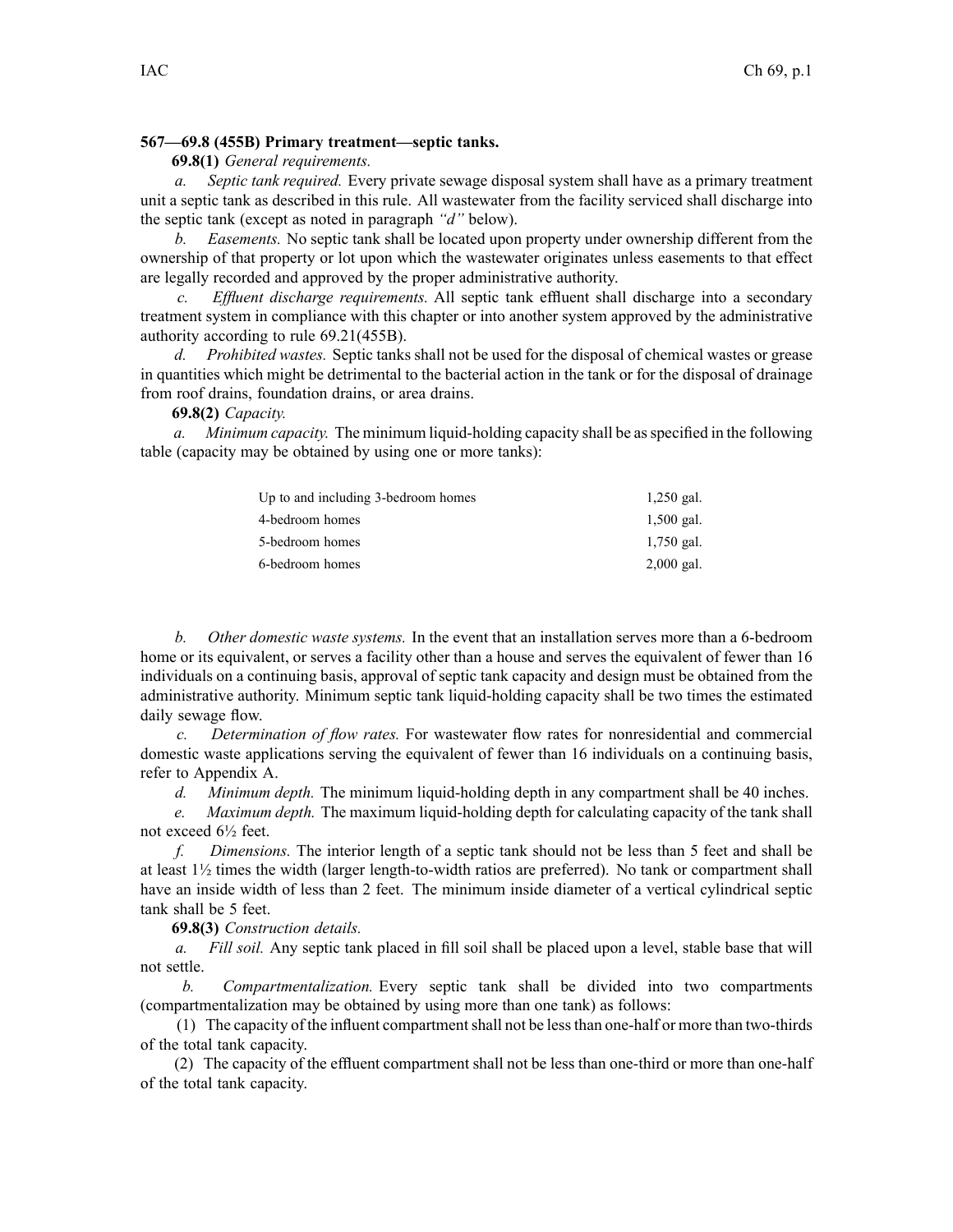*c. Inlet/outlet.* The invert of the inlet pipe shall be <sup>a</sup> minimum of 2 inches and <sup>a</sup> maximum of 4 inches higher than the invert of the outlet pipe.

### *d. Baffles.*

(1) Four-inch-diameter Schedule 40 plastic pipe tees shall be used as inlet and outlet baffles. Inlet tees shall extend at least 6 inches above and 8 inches below the liquid level of the tank. The inlet tee shall extend below the liquid level no more than 20 percen<sup>t</sup> of the liquid depth. The outlet tee shall extend above the liquid level <sup>a</sup> distance of at least 6 inches and below the liquid level <sup>a</sup> distance of at least 15 inches but no more than 30 percen<sup>t</sup> of the liquid depth. A minimum 2-inch clearance between the top of the inlet and outlet tees and the bottom of the tank lid shall be provided. A horizontalseparation of at least 36 inches shall be provided between the inlet baffle and the outlet baffle in each compartment. Outlet baffles shall be fitted with an effluent screen. All effluent screens shall be certified by an ANSI-accredited third-party certifier to meet National Sanitation Foundation Standard 46, including appendices, or other equivalent testing as determined by the department. Effluent screens require periodic inspection and cleaning to ensure their continued proper operation.

(2) A horizontal slot 4 inches by 6 inches, or two suitably spaced 4-inch-diameter holes in the tank partition, may be used instead of <sup>a</sup> tee or baffle. The top of the slot or holes shall be located below the water level <sup>a</sup> distance of one-third the liquid depth. A ventilation hole or slot, located at least 8 inches above the liquid level, shall be provided in the partition.

#### *e. Access.*

(1) Access necessary for adequate inspection, operation, and maintenance must be provided to all parts of septic tanks.

(2) An access opening shall be provided at each end of the tank over the inlet and outlet. These openings shall be at least 18 inches in the smallest dimension.

(3) Watertight risers shall be installed to bring the access openings to the ground surface. Risers shall be secured using stainless steel fasteners of sufficient complexity, locking devices, concrete lids of sufficient weight, or another device approved by the administrative authority to deter tampering.

### **69.8(4)** *Construction.*

*a. Materials.* Tanks shall be constructed of watertight poured concrete, fiberglass or plastic resistant to corrosion or decay and shall be designed so that the tanks, whether full or empty, will not collapse or rupture when subjected to anticipated earth and hydrostatic pressures. Metal tanks are prohibited.

*b. Watertight tanks.* Tanks shall be watertight. Prior to approving <sup>a</sup> tank, the administrative authority may ask for proof that <sup>a</sup> tank is watertight.

*c. Dividers.* Tank divider walls and divider wall supports shall be constructed of heavy, durable plastic, fiberglass, concrete or other similar corrosion-resistant materials approved by the administrative authority.

*d. Inlet and outlet ports.* Inlet and outlet ports of pipe shall be constructed of heavy, durable Schedule 40 PVC plastic sanitary tees or other similar approved corrosion-resistant material.

**69.8(5)** *Wall thickness.* Minimum wall thickness for tanks shall conform to the following specifications:

| Poured concrete                               | 6 inches thick   |
|-----------------------------------------------|------------------|
| Poured concrete, reinforced                   | 4 inches thick   |
| Special concrete mix, vibrated and reinforced | 2.5 inches thick |
| Fiberglass or plastic                         | .25 inches thick |

**69.8(6)** *Concrete specifications.* Concrete used in precas<sup>t</sup> septic tank construction shall have <sup>a</sup> maximum water-to-cement ratio of 0.45. Cement content shall be at least 650 pounds per cubic yard.